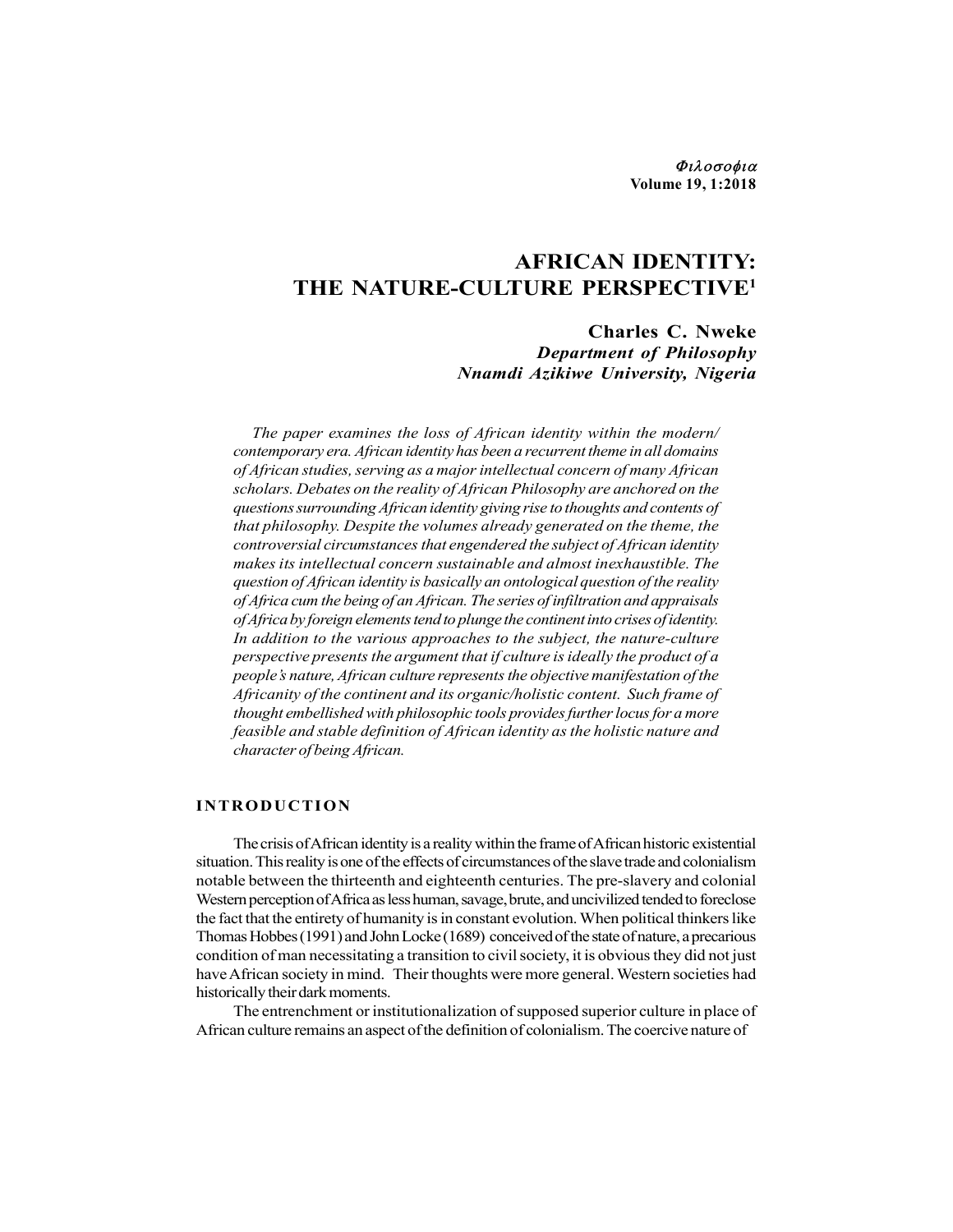that phenomenon tended to prove stronger than possible Africa's resistance of its content. Thus, instead of the normal effects of culture interaction, the African experience is that of culture imposition dealing a fatal blow to African cultural values, orientation, disposition, and institutions. The subsequent African nationalists' struggles followed by the independence of African nations, would not achieve the reversal of Africa to its original state. Rather the incursions of Western culture are constantly deepened by imperialism and Westernization in the guise of globalization. This simply remains the story surrounding the problem of African identity. The problem is that Africans are becoming more Western placing less importance to their cultural values.

The problem of African identity is the problem mainly of the identification of the problem. Where actually lies the problem? If it is about the crisis and what sort of crisis? Is it actually the crisis of identity stability, of cultural erosion, or of loss of identity? The worries expressed in the thoughts of many African scholars and national activists relate more to the latter. But how logically feasible is African loss of identity position? Does it not entail the loss of the very nature of the African? Culture is a basic aspect of a people's identity, but then culture is the product of a people's customs and traditions ensuing from their very nature.<sup>2</sup>

# IDENTITY

The nature and essence of a thing refer to its identity, that is, what a thing is. It is about the ontological status and definition of the thing. According to the Free Online Dictionary (2010, Random House Kernerman Webster's College Dictionary), "identity" is basically defined as:

1. the state or fact of remaining the same one or ones, as under varying aspects or conditions: The identity of the fingerprints on the gun with those on file provided evidence that he was the killer. 2. the condition of being oneself or itself, and not another: He doubted his own identity. 3. condition or character as to who a person or what a thing is: a case of mistaken identity. 4. the state or fact of being the same one as described. 5. the sense of self, providing sameness and continuity in personality over time and sometimes disturbed in mental illnesses, as schizophrenia.

A thing is identified by its features and characteristics. The structural identity of a thing refers to its form. Although the reality is one, the varieties of nature engender hybrid of identity. Thus various aspects of existence bear specific identities so that it is possible to talk of personal identity, cultural identity, national identity, social identity, etc. With regard to relations between entities, identity bears the character of specification. Things could bear a natural, conventional identity or both, but the theory of sameness and change strongly presents the impossibility of the change of the essence of a thing.

# AFRICAN IDENTITY

The identity of a people refers to their cultural, socio-political or national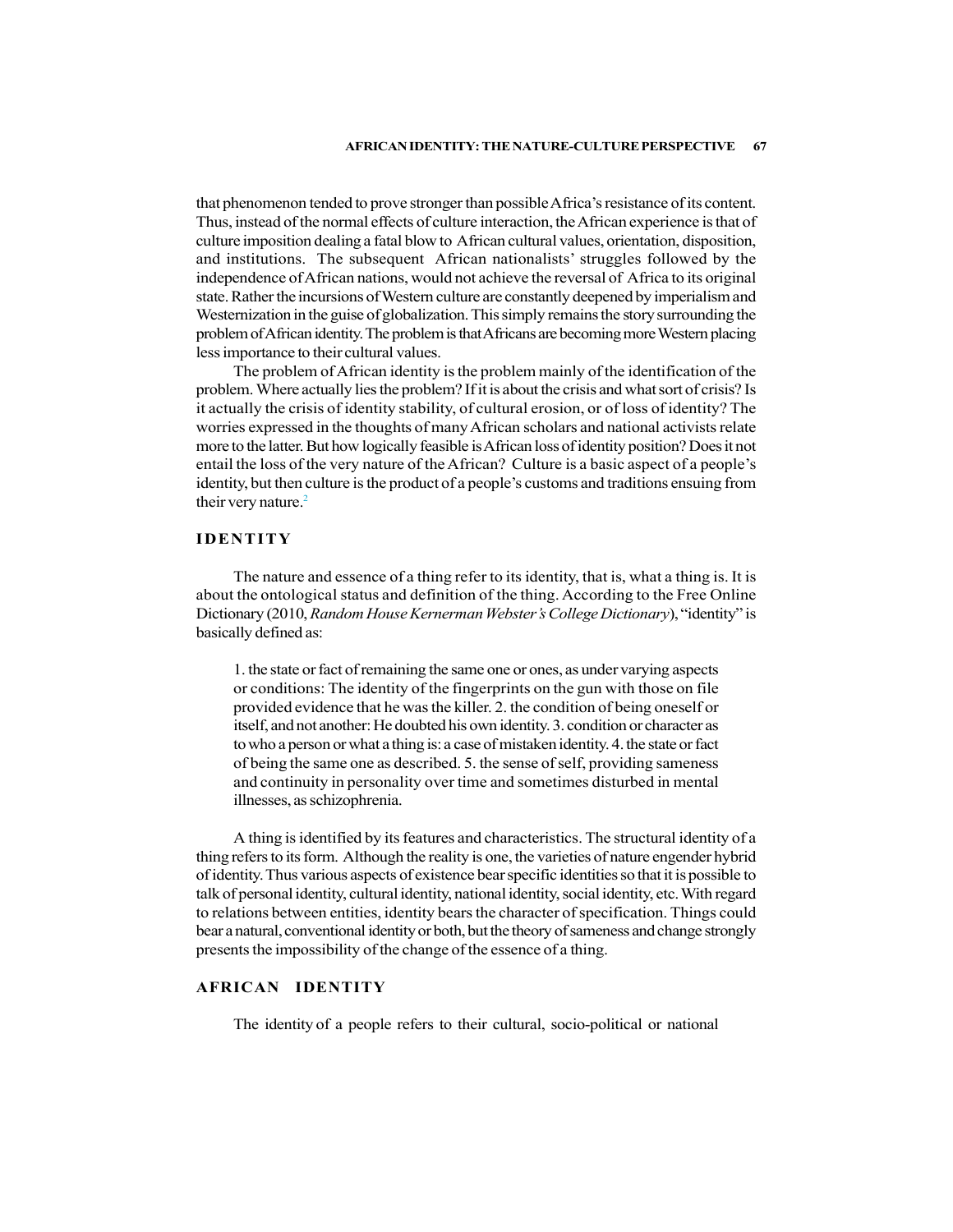characterization. In her reflection on the identity of the Jewish people, Irena Klepfisz (1986, 2) avers:

Yiddish acted as the cement that bound the Jewish community together on a socialist foundation. What language we spoke was critical. It reflected our identity, our loyalty, our distinctness not only from the gentile environment but from other Jews as well. The use of Yiddish was an expression not only of the love of a language but of pride in ourselves as a people; it was an acknowledgement of a historical and cultural yerushe, heritage, a link to generations of Jews who came before and to the political activists of Eastern Europe. Above all, it was the symbol of resistance to assimilation, an insistence on remaining who we were.

The identity of a people entails a self-consciousness of their ontological nature ranging from the personal, intra/interpersonal and communal individuation aided crucially by the differing factors between them and other peoples. I think this is what Ike Odimegwu means when he presents a two-fold approach to the definition of African identity to include the human and cultural identity. For him (2006):

Human identity exists at the material level but it further requires the service of consciousness for its definition…. This consciousness is characterized by substantiality and rationality, locatedness and relatedness, growth and development, communality and interpersonal influences and evaluations.

At the individual level, the African person is that human being whose root can be traced to the present geographical location on the African continent. His physical, psychological, rational, and spiritual constitutions must conform to the being of an African. As whiteness is the universal colour formation for the rest of humanity, blackness is the unique colour identification of the African. Henry Ford (2011,1) once said:

"You can have any colour, as long as it is black." Similarly, native inhabitants of Africa say: "You can be an African in any color, as long as you are black." There has been a sudden demand for an African to come in a variety of colours. During the days of slavery, when an African was a commodity, there was never a demand for him in any colour but black. There is now an attempt in the 21st century to redefine the colour scheme of an African. Now whites want to be classified as African too.

But the colour identification of the African became problematic with multi-coloured indigenes found in various nations of Africa thus generating the geographical or colouration debate of African identity. A concise account (Dlanga 2011) of the emergence of the African National Congress (ANC) and the Pan-Africanist Congress (PAC) says:

In opposition circles, the African National Congress (ANC) only had black members, but it was part of the Congress Alliance, where the Congress of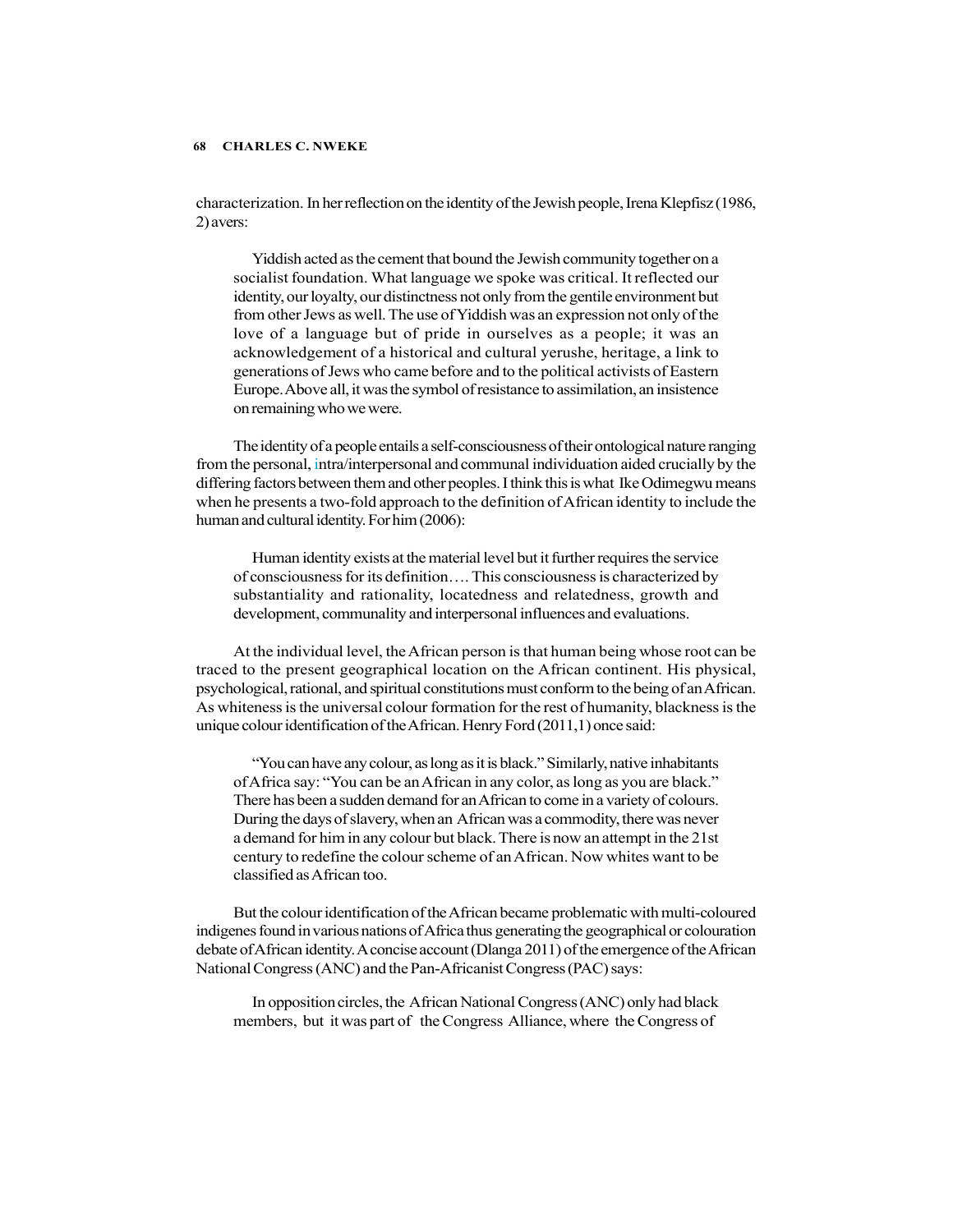Democrats had white members and there were Indian and Coloured Congresses, too. The ANC comprised a great variety of people with different views. Some were left and communist, some were centrist and liberal, who wanted to establish a nonracial democracy. Some were African nationalists and sometimes referred to themselves as Africanist. They objected to the influence of white communists on the ANC and broke away in the late 1950s to form the Pan Africanist Congress (PAC). Their aim was to liberate Africa from white rule, and for them, "African" had both colour and geographical connotations. One of their aims, inherited from the Pan African movement of the 1920s, was to create a United States of Africa. Many in the PAC rejected the Congress Alliance kind of thinking, and said that whites, coloureds, and Indians had no role to play in the liberation of South Africa; it was only for Africans…This attitude of the PAC led some to accuse them of racism, which led some in the movement to adjust their definition of "African." It did not mean only black people, they said. It could include white, coloured and Indian people as well, provided that they identified themselves as African, and did not regard themselves as having a "home" on another continent, like Europe or Asia.

The simple submission of the account (Dlanga 2011) posits that

…the term "African" could mean various different things. It could refer to people of a particular skin colour and ethnic origin. It could refer to those whose political thinking was continent-wide, rather than confined to one country. And it could mean those who, no matter what their colour, identified themselves as African. And things haven't changed much from 50 years ago.

If the colour argument cannot be substantially sustained, what then are the essential features of the African? The Kenyan philosopher, Joseph M. Nyasani (1989,1) aptly articulates:

One of the most distinctive features of African philosophy is the element of sociality which, in many cases, has given rise to such concepts as African personality, African identity, African solidarity, and many other virtues that attest to the humanistic character of a man and his fellow men. Virtues like patience, optimism, mutual sympathy, and empathy are eminently characteristic of the African way of life and certainly point to a peculiar mode of existence that extends the realm of the individual potentialities to embrace the life of others and their concerns. In fact, this mutual concern, the lifeblood, and backbone of the African sociality has been recognized variously by many writers on African communalism such as Edwin Smith, Senghor, Kenyatta, Sekou Toure and many others.

Edward Wilmot Blyden (1994) made a distinctive attempt at articulating the unique mentality of the African, his religious nature, and communalistic natural dispositions. The complementarity and ontological harmony between the physical and the spiritual realities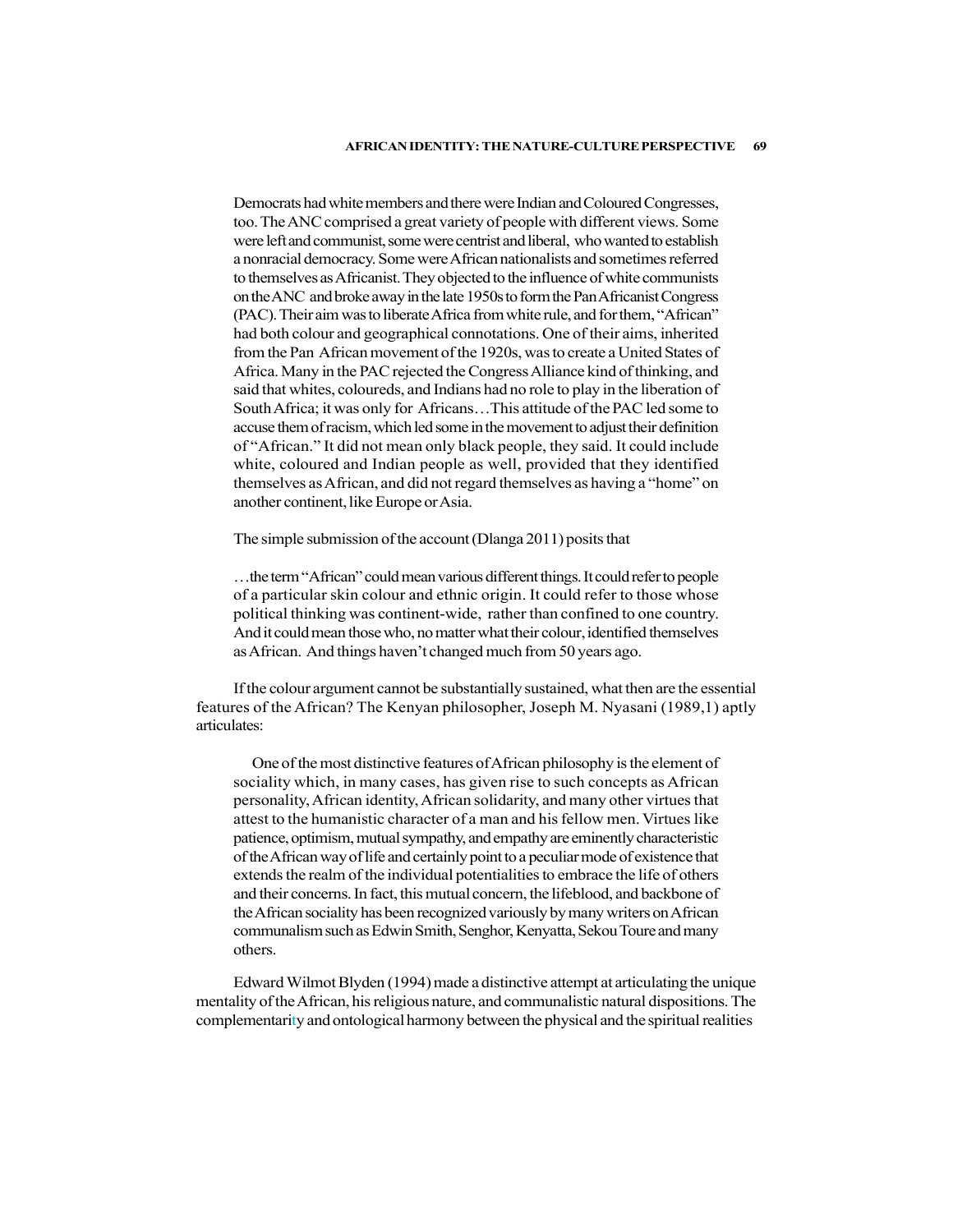project his spiritual inclinations. The African is not only a religious being but a spiritual person. His entire existence is guided mostly by spiritual principles. The African is an ethical person. His moral dispositions are defined by spiritual principles.

Contending the denial of African rational ability, Leo Igwe (2010, 4) asserts that, "The values of science and reason constitute part of human heritage, which all human beings can lay claim to, exercise, access, express, celebrate, cultivate and nurture."

The African as a man is a rational being with a critical mindset that aids him in an inquiry into and grasp of reality. Thus for the African, whether the being is conceived in terms of vital force within the Bantu or as that which is in the thought of the Igbo metaphysician, Emmanuel Edeh, the reality is one. Within the precolonial African setting, Africans' efforts at the knowledge and understanding of reality informed their world view. The content of African worldview is nothing but the guiding and operational principles in all spheres of African existence. As such, it is possible to talk about African culture and thence African traditional religion, African indigenous knowledge, African indigenous Politics and economy, African philosophy, etc.

Despite the multiethnic cum multinational constitution of Africa, it is still feasible to submit that Africans are characterized by a common behavioural trait. At the generic level, man is a social animal, but African distinctive social nature remains a remarkable principle of his unique identity. According to the Afritorial (2012):

We were divided—by race, tribe, class, gender and skin colour and the poor African was at the bottom of the heap. We believed the lie that we were not good enough and forgot that we are a beautiful, hardworking, kind and loving people.

For Chukwudum B. Okolo (1987), the socio-cultural quality of the African is in the idea of "being-with," that is, his communalistic ontology. The African striking sense of hospitality is a manifestation of his distinct social nature. His visible expressiveness is a remarkable manifestation of his psychological make-up. The African filial dispositions are made more manifest in her cultural values and institutions anchored on African communalism. The African society recognizes both the supernatural and physical beings. It is a society where the gods are recognized and accorded pride of place in human affairs. The human is in constant communion with the divine who in turn is believed to ensure a harmonious community. Africa is segmented by the diversity of tribes, each with specific custom, language, and fashion, but remarkably, all tribes are metaphysically tied by the common thread of Africanity.

The African sense of community also finds expression in the extended family system.Both his genealogy and posterity are very important. Marriage is considered an extended family affair while children are gifts not just to their parents but to the entire community. The care of children is the responsibility of all. Even in the diaspora, Africans sustain the communal "we feelings" by identifying with one another and forming a native community.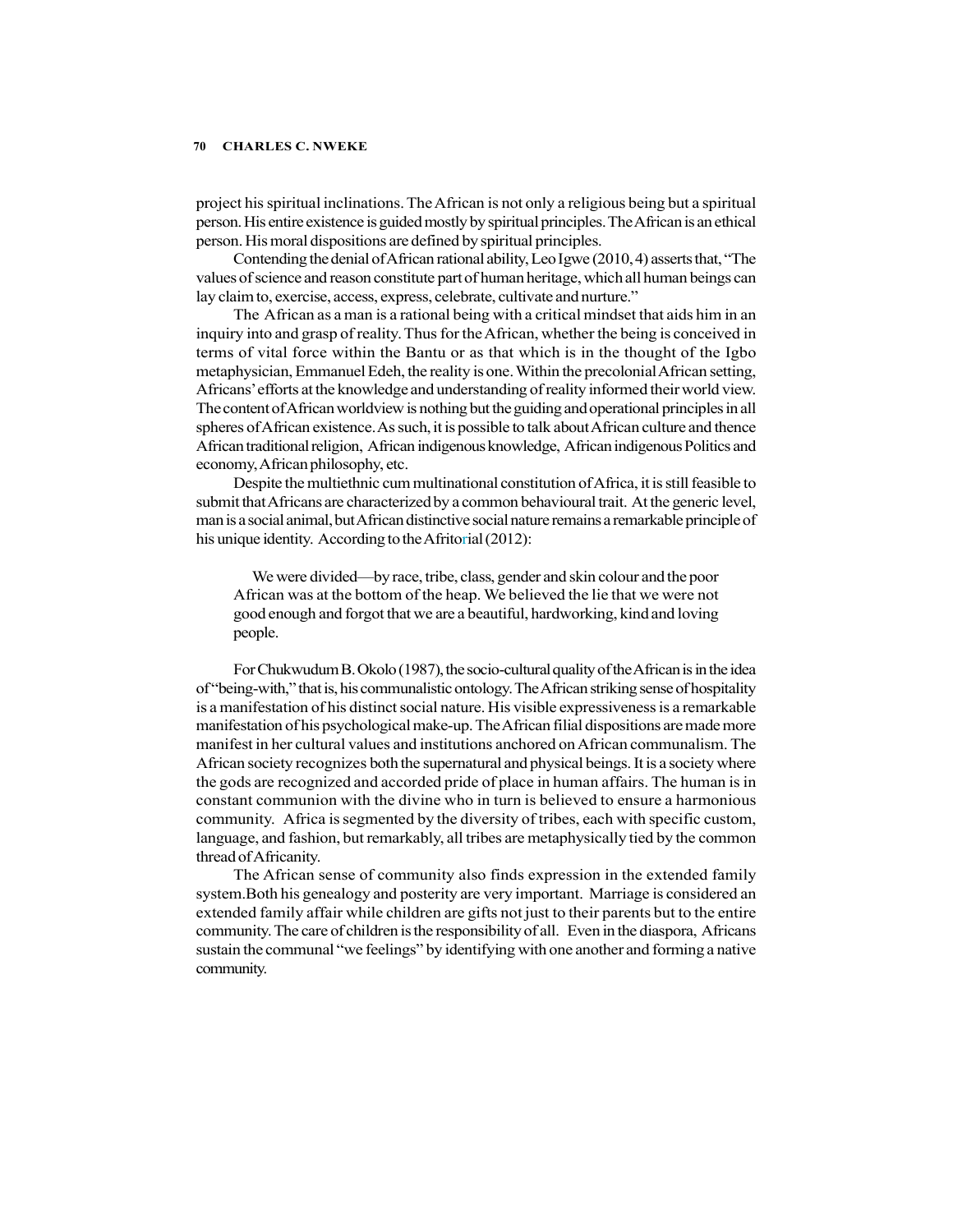# THE PROBLEM OF AFRICAN IDENTITY

The problem of African identity consists of the reality that smacks of the existential condition of which Africans have been plunged after their experiences of the slave trade, colonialism, apartheid. It represents the situation of a people, whose culture has been infiltrated, diluted, and consequently being coerced out of their existential roots. In his Enwisdomization and African philosophy, Panthaleon Iroegbu (1994, 120) concisely articulated:

Africa has undergone a long historical, indeed chequered evolutionary turmoil—from its past stages in tradition and nature, through its contact with non-African peoples and cultures, to its conquest by white powers, concretized in the slave trade, colonialism, Islamism, Christianization, apartheid, followed by liberation and neo-colonialism.

Transatlantic slave trade represented a strong attempt at a total relegation and negation of the culture of those given in slavery. As regards identity and roots of the enslaved, Portcities Bristol (N.d.) says:

The experience of the transatlantic slave trade took the enslaved African away from their roots. There was a conscious effort by the slave owners to remove the identity of the slaves. Often they went on board a slave ship naked, with no belongings from their previous life. All they had to their life before slavery was carried in their heads, as the memory of customs, beliefs, the words of songs and stories, their language. The slaves on a ship would not be from one place or ethnic group, speaking one language and with one culture. They would be a mixed group, purchased from different places around the west coast of Africa and from different traders. They would be from different ethnic groups and speak different languages. They would have different beliefs and cultures.

With regard to the Western view of Africa, Igwe (2010, 2) notes:

…while holding on to beliefs and outlooks informed by superstition and primordial thinking is often glorified as African. Even in this 21st century, reason and science are still perceived as Western and not African values. I have yet to understand how we came about this mistaken idea. Hence, it is often portrayed as if the African does not reason and dare not reason or that the African does not think or cannot think critically. It seems thinking like an African means suspension of thought, logic or common sense. Thinking like an African means not thinking at all—thoughtlessness or thinking in spiritual, occult or magical ways.

African existential situation represents a situation whereby a people once characterized by a monoculture is subsequently dragged into a pool of multicultural existence. What should be expected of such a people, especially when the invading culture is powerful and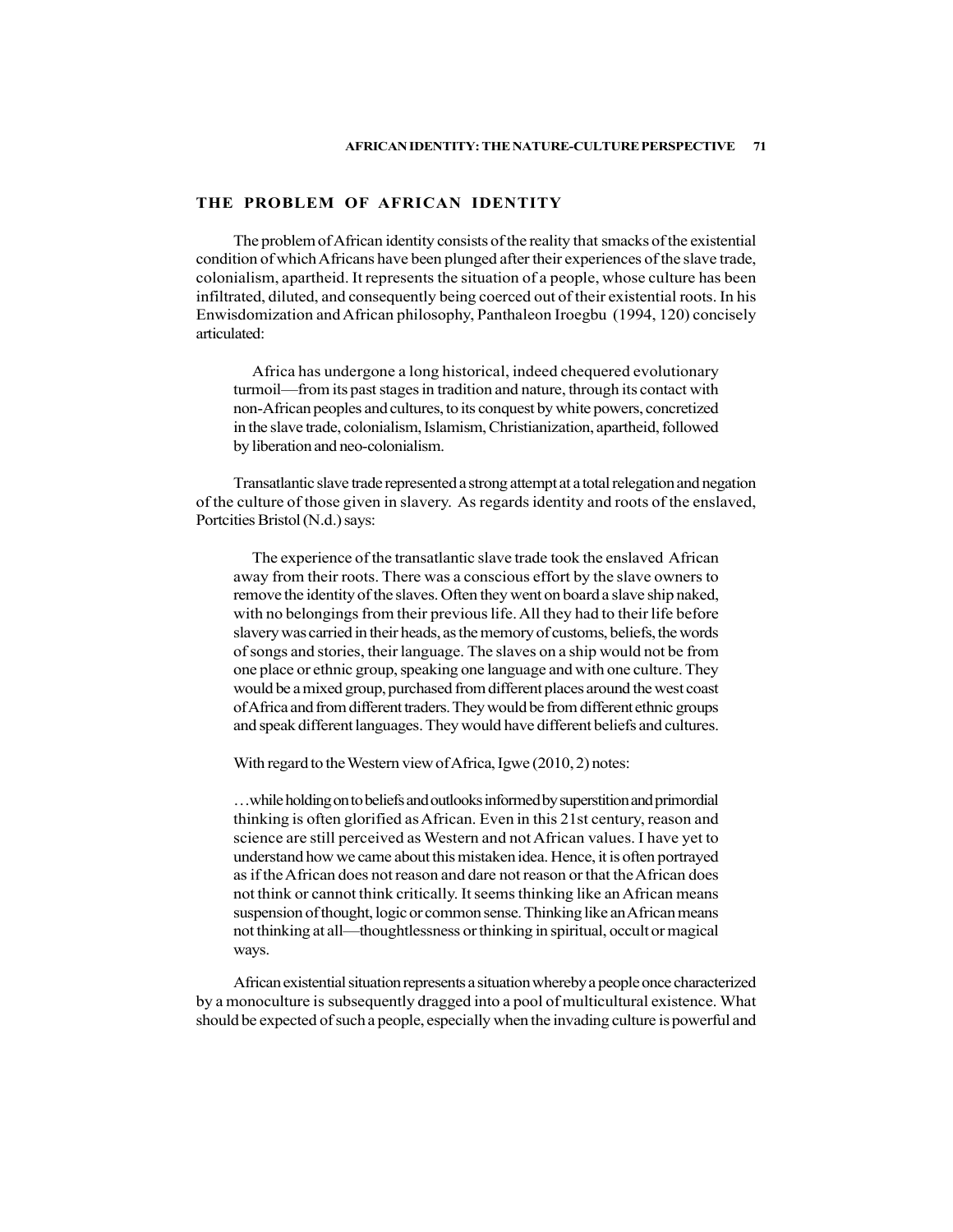suppressive? Even in its strongest bid of resistance, such people will surely struggle with a crisis of identity.

What has come to be known as African predicament is the Africans' struggle for selfdefinition and reaffirmation in the face of Western coercive apparatus. The blows of the slave trade, colonialism, and apartheid are further sustained by the forces of imperialism and most recently globalization. African nationalist movements, Pan-Africanism and various other concrete struggles towards the independence of African nations all point to the reality of a peoples' quest for socio-political emancipation. The works of notable African scholars like, Blyden (1994), Olaudah Equiano (1789), Julius Nyerere (1968), Leopold Sedar Senghor (1967), Kwasi Wiredu (1996) meant as responses to wide imperial debasement of the being of the African are part of Africans' attempt at addressing the intractable problems of African identity. The problem tends to bite harder as African assimilation and obvious preferences of Western ideals and values move up the scale in geometric progression. Afritorial (2012) maintains:

During the Scramble for Africa, we endured assimilation and the "divide and rule" strategy that broke up the traditional power and community relationships throughout Africa while telling us our language, dress, culture, and customs were inferior to that of the west.

### Afritorial (2012) states further:

Worse still, I believe that Africans have been historically (since colonialism) afraid of questioning authority because we've been groomed to believe that we are powerless, which has led to adopting whichever popular beliefs comes along our way without critiquing what we're assuming in the first place.

Hence, in the face of the cross currents of stricter imperialism, the contemporary Africans' wide embrace of Western culture amplifies the notion of the erosion of African values. Consequently, the solution to the lingering problem tends to be far-fetched. The nature-culture perspective is an attempt at contributing to the barrage of panacea already in place towards arresting the situation.

# THE NATURE-CULTURE DIMENSION

The nature-culture approach to the reeling arguments about African identity consists of the bid to rove into the ontological constitution of the African. If the basic property of being is substance, Baruch Spinoza's (N.d.) substantial monism postulates God or nature, Deus sive Natura, as the one substance. Every other thing exists as either attribute or mode of that substance. In other words, every other thing is extended. Without the intention to cause a philosophic rift, extensions subject to changes cannot but be synonymous with the accidents of Aristotle's metaphysics. In other words, a thing exists in both its substance (essence) and accident. Whereas its essence is immutable, its accidents are subject to change, but in conformity with the inherent provisions of the substance.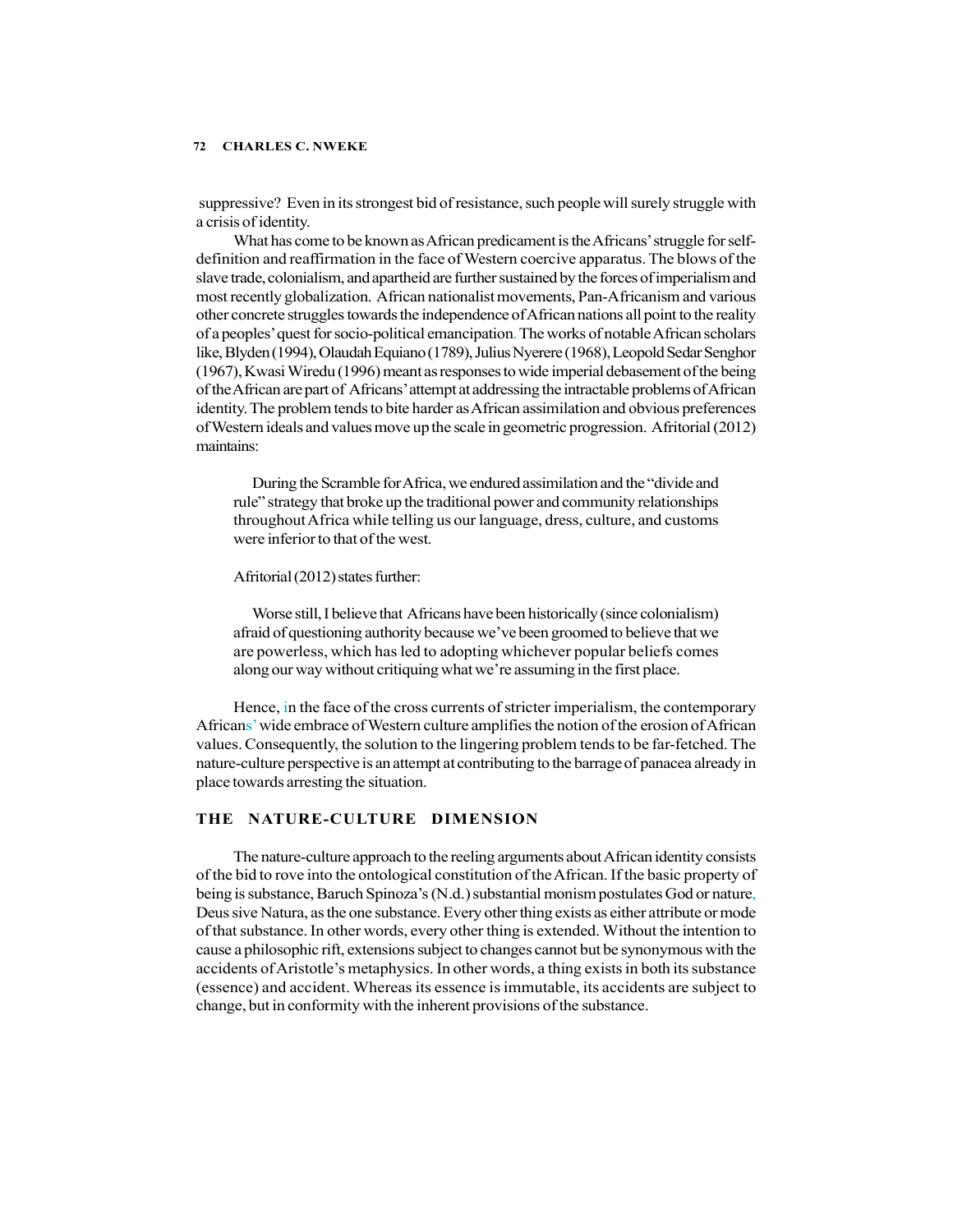Constancy is an essential principle of change which affects material substances including humanity and its societies. Both the principle of individuation and the theory of sameness and change establish the reality of species which remains the same in their very particular nature but are affected inevitably to the certainty of change. The identity of any individual, species, race, nation, a given society is definable along the principles of such entity's essence, individuation, sameness, and change. These aspects of the entity's being are essential constituents of its very nature. It will simply be impossible for such an entity to operate outside of its nature irrespective of whatever effect. It will definitely admit accidental but not substantial changes that are in congruence with the provisions of its inherent formation. That simply is an expression of a thing's identity.

The human and geographical existence of Africa amidst other peoples, races, and nations of humanity institutes inalienable African identity. By the workings of common sense, this is the provision of nature. In this sense, the nature of the African would be meaningful. Nature in this context entails the natural holistic bequeathals of the African, that is, his inherent basic essential qualities. The inherent characteristics of both the African person and environment are the designs of nature's ingenuity. Culture remains the ontological and ontic expression of a people's identity. Kim Ann Zimmermann (2015,1) defines culture as "…the characteristics and knowledge of a particular group of people, defined by everything from language, religion, cuisine, social habits, music, and arts." Thus, African culture is the ontological, sociopolitical, and religious cum economic reflection, expression and affirmation of African identity. African culture is the institutionalization of African identity springing from the very nature and being of the African. In the face of all existential circumstances, the African can only respond within the provisions of his nature.

Undoubtedly, African experiences of the slave trade, colonialism, and neocolonialism, together with imperialism, are existential factors that contribute to the African existential situation of stunted development and aversive self-assertion. These experiences engender the possible crises of African nature-culture. However, it remains arguable that the African responds to these agents of change in the peculiarity of his Africanness. In other words, he responds to them within the provisions of his African nature in affirmation of his identity. The arguments of the possible loss of African identity based on disregard for African heritage, dilution, or erosion of African cultural values are expressions of a total negation of the ontological nature of the African. The response to such arguments is that no matter how Westernized or Europeanized an African could be, he will still be so Africanly, his identity remains. of Articular diatenty Antical cuality and the initial conditions and the most of form the very nature and being of the African. In the face of all existential circumstances, the African can only respond within the provisio

This position does not, in essence, entail a radical non-recognition of the reality of the negative effects of imperialism, colonialism, and the Africans' adoption of Western values in place of traditional ones. Rather, subscription to the refinement of African traditional and cultural heritage in tandem with the dialectics of historical realities should constitute a meaningful affirmation of African identity. Africans will be living very inauthentic existence, who attempt to escape from their African nature. Instead, responding in an African way to the realities of modernity enhances African identity.

As Africa continues to struggle within the pool of developmental advancement and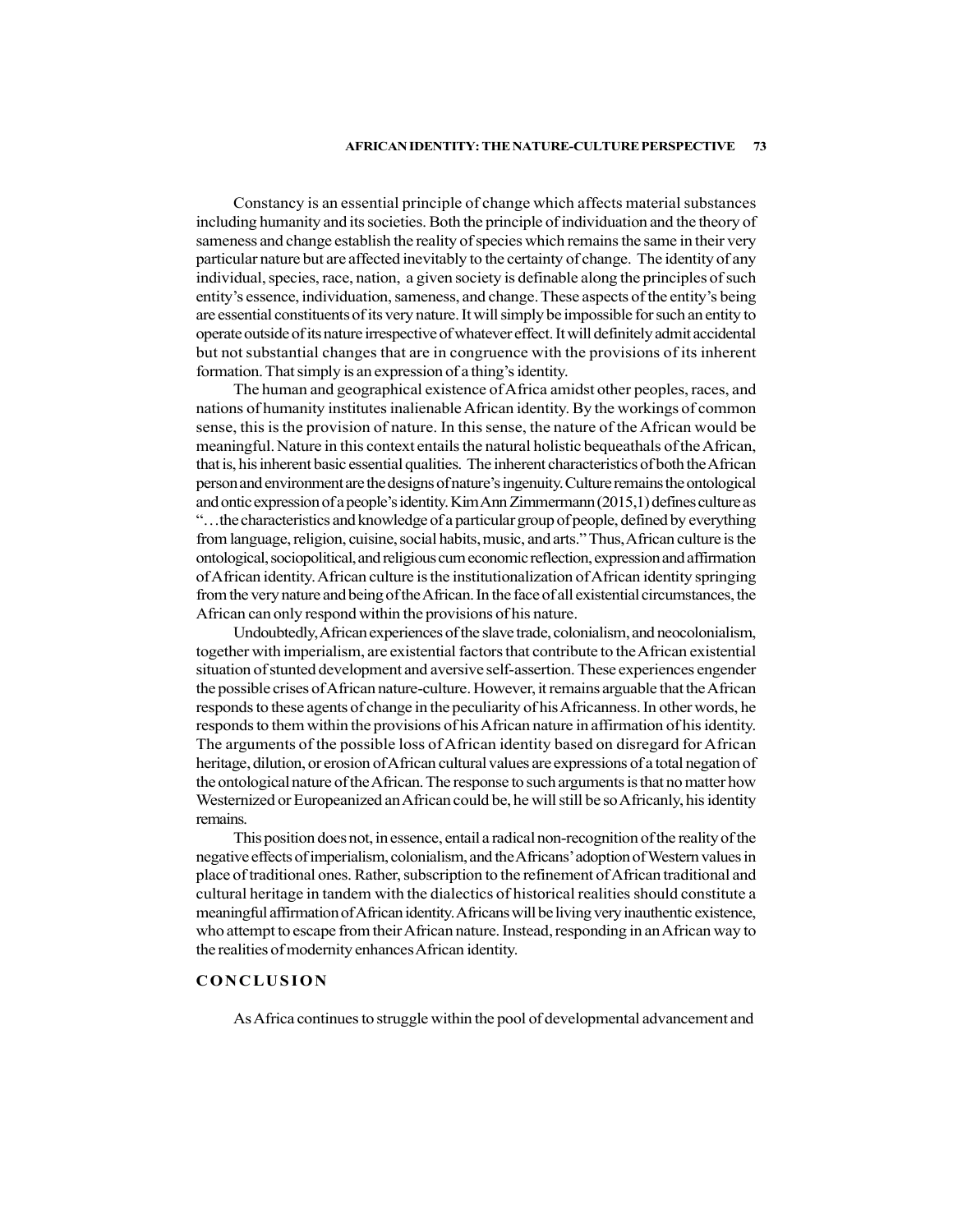global self-assertion, the problem of African identity will continue to engage African scholars. Every gap to be filled will always upsurge and will be adequately attended to. The nature-culture approach remains a reaffirmation of African ontological status and maintains that the product of African nature is the African culture which is an institutional expression of African identity. CHARLES C. NWEKE<br>
global self-assertion, the problem of African identity will continue to engage African scholars.<br>
Every gap to be filled will always uspaire and will be adequately attended to. The<br>
nature-culture approac

- Afritorial. 2012. Embracing our unique African identity. Available at http://afritorial.com/ embracing-our-african-identity/. Accessed: 12 March 2014.
- Blyden, Edward Wilmot. 1994. Christianity, Islam and the Negro Race. Baltimore, MD: Black Classic Press.
	- ————————. 1908. African life and customs. London: C.M. Philips.
- Bristol, Portcities. N.d. Identity and roots. Available at http://discoveringbristol.org.uk/ slavery/after-slavery/wider-world/african-diaspora/identity-and-roots/. Accessed: 16 April 2014.
- Dlanga, Khaya. 2011. White people are African too! News 24. Available at http:// www.news24.com/search?q=White%20People%20are%20African%20Too. Accessed: 18 April 2014.
- Equiano, Olaudah. 1789. The Interesting narrative of the Life of Olaudah Equiano, or Gustavus Vassa, the African. Available at https://en.wikipedia.org/wiki/ The Interesting Narrative of the Life of Olaudah Equiano. Accessed: 17 April 2014.
- Free Online Dictionary. 2010. Available at http://dictionary.reference.com/browse/identity. Accessed: 22 March 2014.
- Ford, Henry. 2011. We are not all Africans: Only Black people are. Available at http:// www.citypress.co.za/Columnists. Accessed: 15 April 2014.
- Hobbes, Thomas. 1991. Leviathan. Edited by Richard Tuck. Cambridge: Cambridge University Press.
- Igwe, Leo. 2010. Critical thinking and the African identity. Available at http:// www.butterfliesandwheels.org/2010/critical-thinking-and-the-african-identity-2/ #sthash.N0SuCipm.dpuf. Accessed: 20 April 2014.
- Iroegbu, Panthaleon. 1994. Enwisdomization and African philosophy. Owerri: International Universities Press.
- Klepfisz, Irena. 1986. Secular Jewish identity. Available at http://quotes.dictionary.com/ Yiddish acted as the cement that bound the#cTrywt KYKW7efElp.99. Accessed: 20 April 2014.
- Locke, John. 1689. Treatises of government. London: Peter Lasslet.

Nyasani, Joseph M. 1988 The ontological significance of "I" and "We" in African philosophy. Available at http://www.galerie-inter.de/kimmerle/frameText8.htm. Accessed: 15 April 2014.

- Nyerere, Julius. 1968. Essays on socialism. London: Oxford University Press.
- Odimegwu, Ike. 2006. Globalization and African identity. In Philosophy and praxis in Africa. Edited by Martin F. Asiegbu and Joseph A. Agbakoba. Ibadan: Hope Publications.

Okolo, Chukwudum B. 1987. Teaching philosophy in Africa. Teaching Philosophy 10 (3). Senghor, Leopold S. 1967. Les Fondements De L'Africanite ou Negritude et Arabite.